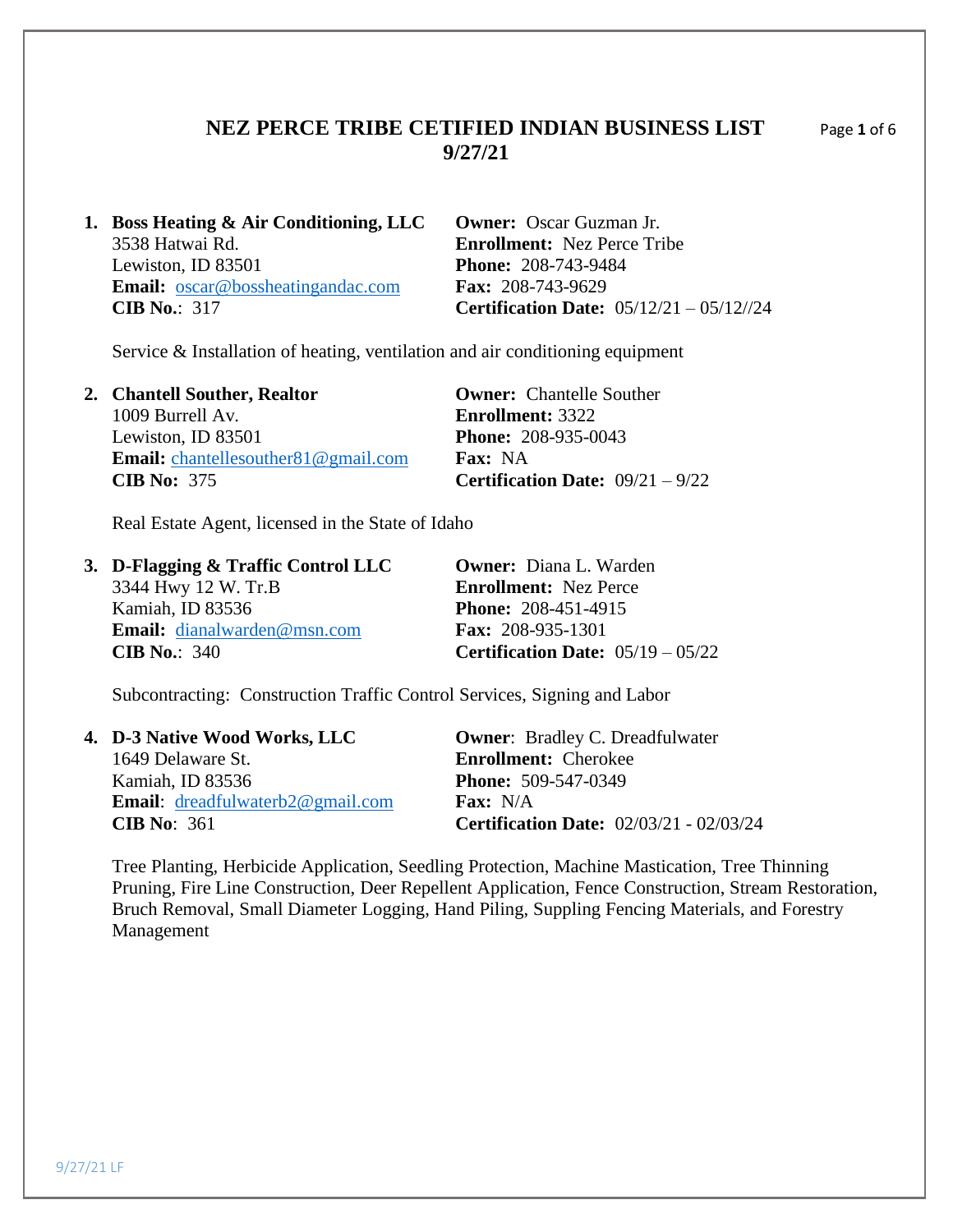## **NEZ PERCE TRIBE CERTIFIED INDIAN BUSINESS LIST** Page **2** of 6 **9/27/2021**

2812 Meadowlark Dr. **Enrollment:** Nez Perce **Email:** [montie.phillips@yahoo.com](mailto:montie.phillips@yahoo.com) **Fax:** 208-746-2035 **CIB No.**: 313 **Certification Date:** 02/20- 02/23

**5. Falcon Construction Owner:** B. Nicole George Lewiston, ID 83501 **Phone:** 208-791 3882 **/** 208-843-2341

General Construction, Construction Management, Excavation/Infrastructure, New Build, Design Build; Construction All Phases: Remodels, Concrete, Construction Consulting, Doors, Drywall & Sheetrock, Framing, Finish Work, Flooring, HVAC, Inspection, Painting, Roofing, Windows, Cabinets, Countertops, Utilities, Landscape & Design; Hazard Materials Cleanup & Remediation: Mold Abatement, Fire Damage, Water Damage, HazWop Trained Crew; Forestry: Bush Clearing, Thinning; Fencing; Road Construction: Culverts, Road Obliteration; Site Work: Land Restoration & Development, Excavation/Infrastructure; Underground water/sewer, Proved/Broker Material for all Projects; Equipment & Tool Rentals for all construction needs at competitive prices

**6. Hipeexnu kii U Nuun Wisiix, Inc**. **Owner:** Bessie Walker P.O. Box 415, 128 Joseph St., N. **Enrollment:** Nez Perce Lapwai, ID 83540 **Phone:** 208-816-6552 **Email**: [www.hipeexnu.org](http://www.hipeexnu.org/) **Fax:** NA **CIB:** 370 **Certification:** 1/13/21 – 1/13/22

Non-Profit 501 c 3.

Mission: To preserve, protect & revitalize the Nez Perce Language & Cultural Arts of Life. Primarily: Nez Perce Community Youth. Currently we volunteer teach in the Little Roots & Tiny Tots learning centers in Lapwai ID also this year will  $\frac{1}{2}$  one-on-one teaching for Youth Learners ages  $4<sup>th</sup>$  $grade - 8<sup>th</sup> grade.$ 

| 7. Intertribal Terrestrial Services, LLC      | <b>Owner:</b> Teressa Sadie Wasson Gould-Greene |
|-----------------------------------------------|-------------------------------------------------|
| 310 North Main Street                         | <b>Enrollment:</b> Paiute-Shoshone              |
| Fort Lapwai, ID 83540                         | <b>Phone: 208-791-6552</b>                      |
| <b>Email:</b> its.teressa@nezpercesystems.com | <b>Fax:</b> NA                                  |
| CIB No: $374$                                 | <b>Certification Date:</b> $9/21 - 9/22$        |

Forestry Services Surrounding Idaho State Agriculture License

9/27/21 LF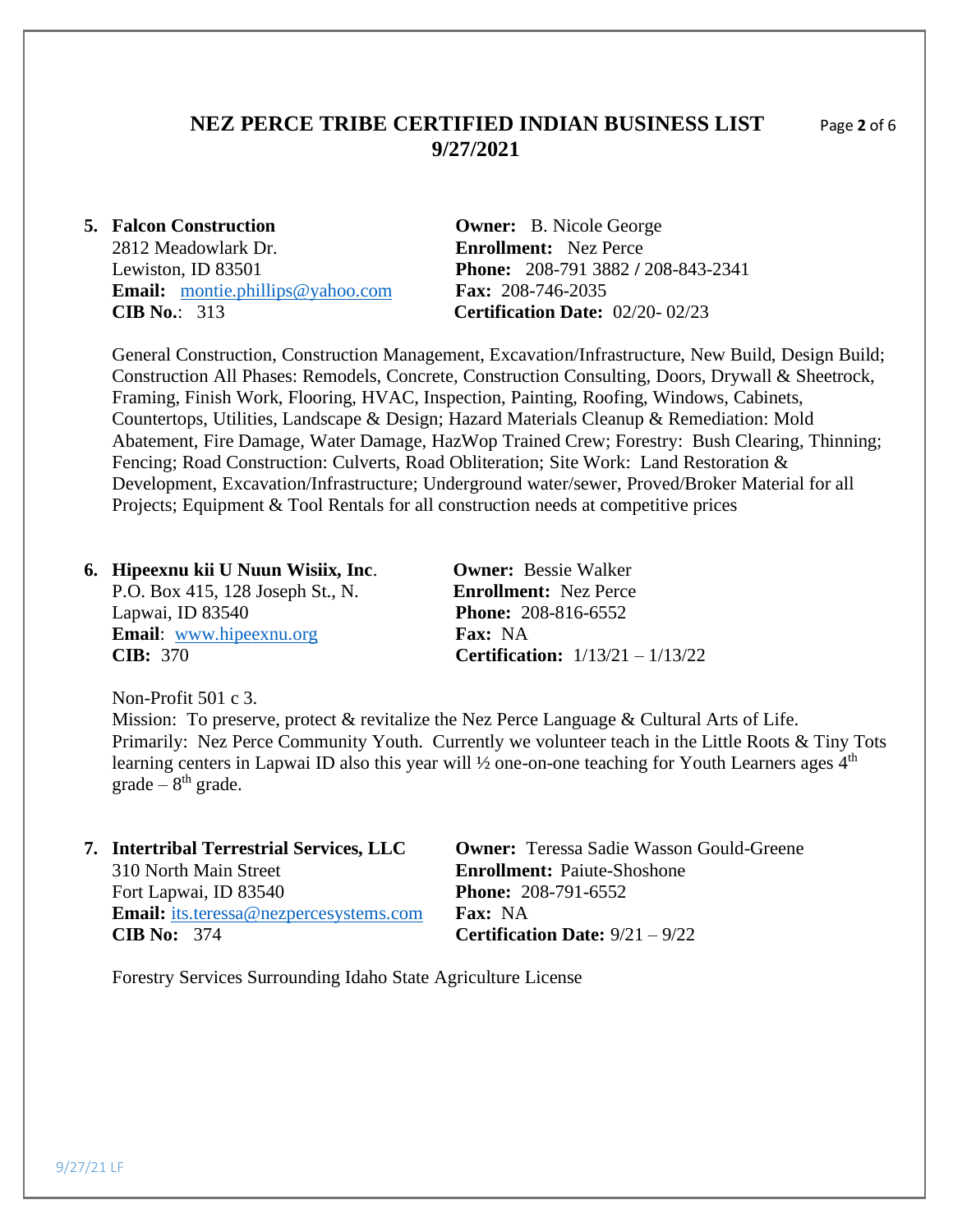# **NEZ PERCE TRIBE CERTIFIED INDIAN BUSINESS LIST** Page **3** of 6 **9/27/21**

Spalding, ID 83540 **Phone:** 208-413-1831 **Email:**  $j_{asonh@gmail.com}$  **Fax:** N/A<br>**CIB No:** 368 **Certificati** 

**8. Jason Hendren Owner:** Jason Hendren 39946 US Highway 95 **Enrollment:** Nez Perce **CIB No:** 368 **Certification:** 2020

Own my own heavy equipment which I perform excavation, grading, road building and dirt moving

### **9. J. Marek Construction Owner:** Jared Marek

**Email:** N/A **Fax:** N/A

150 Red Tail Lane **Enrollment:** Nez Perce Lapwai, ID 83540 **Phone:** 208-791-9056 **CIB No.:** 373 **Certification:** 05/12/21 -05/12/22

Residential, Commercial, Industrial Construction, Demolition, Masonry, Land Scape, Water Sewer Installation

### **10. Kamiakin Systems Integration Owner:** Caleb Carter

1126 14th Av. **Enrollment:** Yakama Lewiston, ID 83501 **Phone:** 509-494-4474 **Email: Fax:** NA **CIB No:** 369 **Certification:** 11/18/20-11/18/2021

Telecommunications Installation, Low Voltage Cabling, Network Services, Cloud Solutions, Physical Security, IT Security, Systems Management, Solar Panel Installation VOIP Systems, Wireless Network Systems Management, General Construction, Home Renovations etc., Home/ Commercial Inspections.

| 11. L & R General Contracting            | <b>Owner:</b> Levi Holt/Randall Fuhs              |
|------------------------------------------|---------------------------------------------------|
| P.O. Box 414                             | <b>Enrollment:</b> Nez Perce/Turtle Mtn. Chippewa |
| Lapwai, ID 83540                         | Phone: 208-848-6828/208/790-8948                  |
| <b>Email:</b> <u>levijholt@gmail.com</u> | <b>Fax: None</b>                                  |
| <b>CIB</b> : 367                         | <b>Certification Date:</b> $07/19 - 07/22$        |

Partnership which has experience in all phases of Building from Residential, Commercial & Light Industrial Const., combined experience of over 75 years. Vision & Goal as 100% Indian Owned Business is to Grow & Expand to a point of Employing a Work Force of Largely Native Workers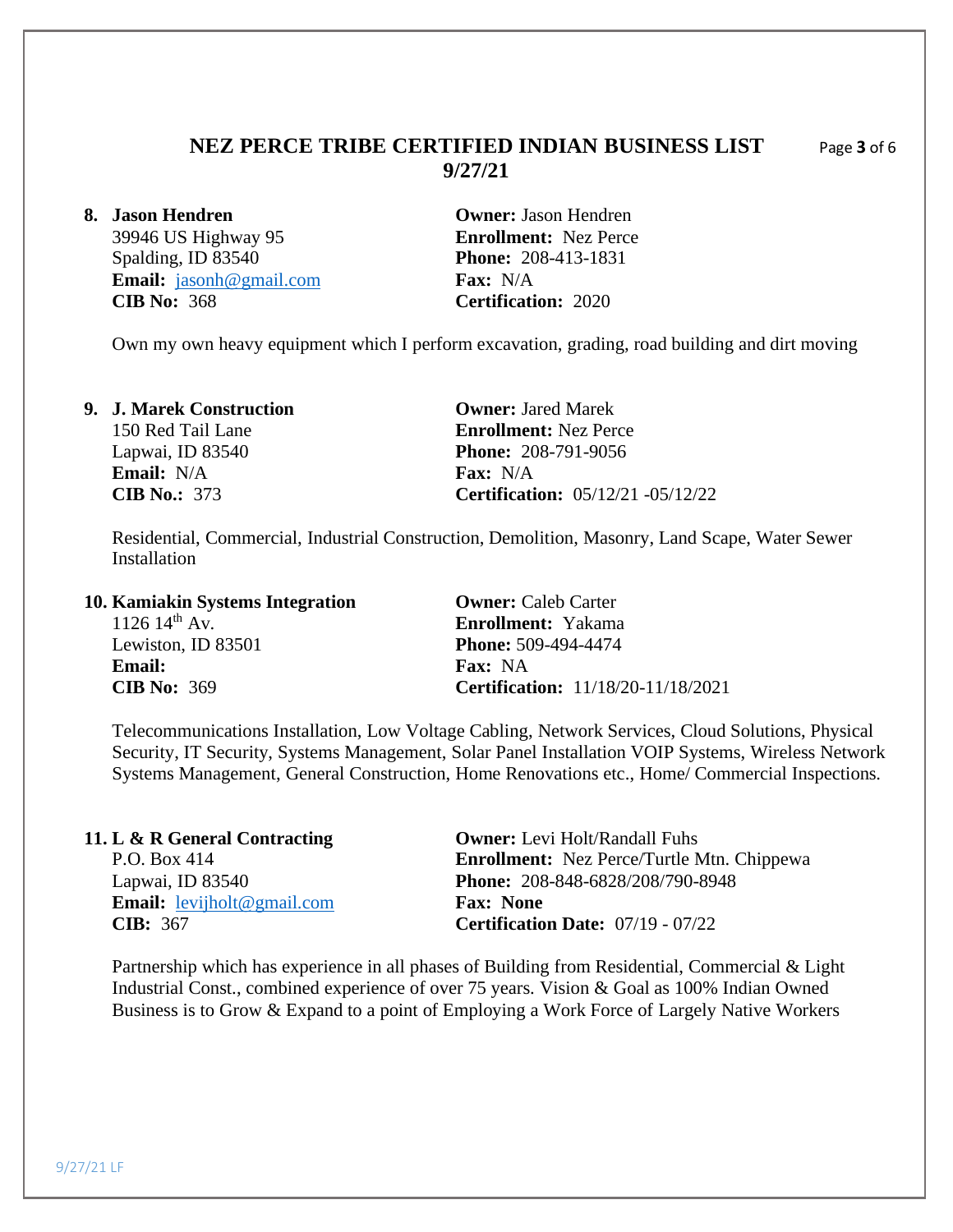## **NEZ PERCE TRIBE CERTIFIED INDIAN BUSINESS LIST** Page **4** of 6 **9/27/21**

**Email:** N/A **Fax:** N/A **Fax:** N/A **Fax:** N/A

**12. MB Plumbing Owner:** Marvin Boyd 928 8<sup>th</sup> St.<br> **Enrollment:** Chugach<br> **Enrollment:** Chugach<br> **Phone:** 509-751-6018 **Phone: 509-751-6018 CIB No:** 309 **Certification Date:** 08/16/18 – 08/16/21

Plumbing Residential & Commercial since 1976: All Phases

| 13. McFarland Enterprises                       | <b>Owner:</b> Michael D. McFarland       |
|-------------------------------------------------|------------------------------------------|
| 25028 Cottonwood Creek Rd.                      | <b>Enrollment:</b> Nez Perce             |
| Culdesac, ID 83524                              | <b>Phone:</b> 208-843-2353/208-816-2657  |
| <b>Email:</b> michaelmcfarland $566@$ gmail.com | <b>Fax:</b> NA                           |
| CIB No: $175$                                   | <b>Certification Date:</b> $8/20 - 8/23$ |

Fencing, Reforestation Projects: Vexar Seedling Protection, Tree Planting, Pruning Thinning, Grass Seeding, Trail Construction & Maintenance, Lawn Services etc., Hauling and General Labor

| <b>12.Nez Perce Tourism, LLC</b> | <b>Owner:</b> Stacia L. Morfin             |
|----------------------------------|--------------------------------------------|
| P.O. Box 57                      | <b>Enrollment: 3455</b>                    |
| Lapwai, ID 83540                 | <b>Phone: 208-790-8873</b>                 |
| Web Site: nezpercetourism.com    | <b>Fax:</b> NA                             |
| CIB No: $364$                    | <b>Certification Date:</b> $11/20 - 11/22$ |

Nez Perce Tourism is the warm welcome to Nimiipuu Country where guests will experience a true sense of place with Nimiipuu "The People". Radiating with cultural wisdom, Nez Perce Tourism is the only place in the world where you will hear our side of history, witness the stories of our ancestor, and receive legendary hospitality founded in our cultural understanding of honor and respect and doing business as Nez Perce Traditions is marketed at Traditions Gift Shop located in the heart of Nimiipuu Country. The address is 800 Main Street, Suite #4, Lewiston, ID 83501.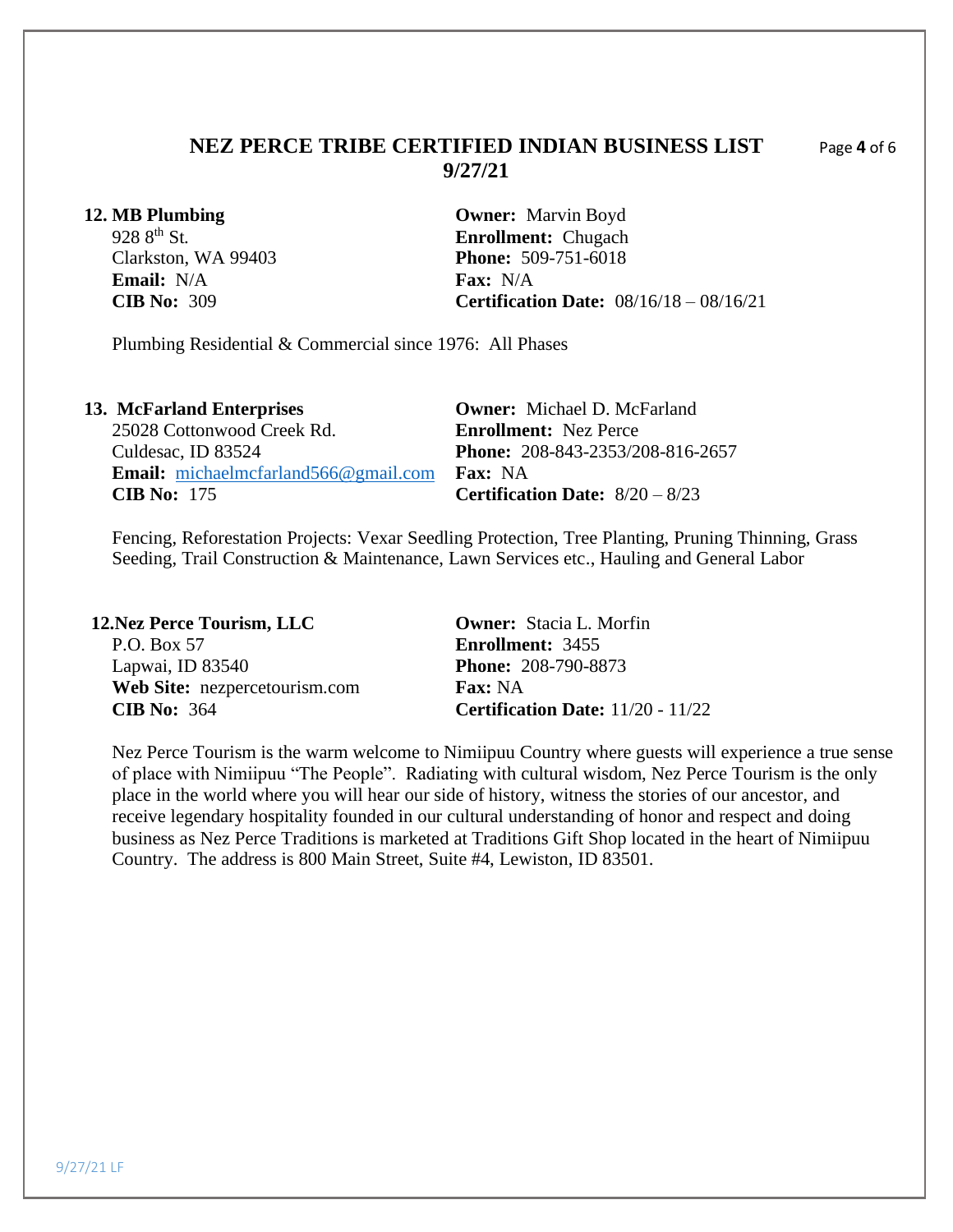## **NEZ PERCE TRIBE CERTIFIED INDIAN BUSINESS LIST 9/27/21**

| <b>13. Tiny Tots Learning Center</b>   | <b>Owner:</b> Santee Penney & Bobbi Penney     |
|----------------------------------------|------------------------------------------------|
| P.O. Box 158, 357 Agency Rd.           | <b>Enrollment: Nez Perce, Shoshone Bannock</b> |
| Lapwai, ID 83540                       | <b>Phone: 208-935-8587</b>                     |
| <b>Email:</b> tinytotsLapwai@gmail.com | <b>Fax:</b> $N/A$                              |
| <b>CIB</b> : $372$                     | <b>Certification Date:</b> $5/12/21 - 5/12/22$ |

Tiny Tots Learning Center are situated on the Nez Perce Reservation in Lapwai and Kamiah, ID. We provide a variety of educational experiences and cultural instruction for children ages 0 to 12 years old. Full-time, part-time child care is available and after school transportation and care is provided. Drop-in care availability depends on enrollment.

| 14. Tribal Headway Construction LLC | <b>Owner: Paul L. Oatman</b>             |
|-------------------------------------|------------------------------------------|
| 126 Skyline Dr.                     | <b>Enrollment: 3346</b>                  |
| Kamiah, ID 83536                    | <b>Phone: 208-935-8959</b>               |
| CIB: 371                            | Web Site/Email: ploatman@tribalheadway   |
|                                     | constructionllc.net                      |
|                                     | <b>Certification Date: 1/2021-1/2022</b> |

Site Prep, Haul Rock & Water Truck, Excavation & Trenching

| <b>15. Tribal Risk and Insurance Solutions, LLC Owner: Heather S. Ott</b> |
|---------------------------------------------------------------------------|
| <b>Enrollment:</b> Hopi                                                   |
| <b>Phone: 800-274-1379</b>                                                |
| <b>Fax:</b> 480-730-4929                                                  |
| <b>Certification Date:</b> $11/20 - 11/23$                                |
|                                                                           |

Insurance Services, Property & Casualty, Workers Comp and Employee Benefits

| 16. Verge                             | <b>Owner:</b> Lewanne Teasley                  |  |
|---------------------------------------|------------------------------------------------|--|
| P.O. Box 1                            | <b>Enrollment:</b> Nez Perce                   |  |
| Lapwai, ID 83540                      | <b>Phone: 208-790-0022</b>                     |  |
| <b>Email:</b> onthevergesince1855.com | Fax: NA                                        |  |
| <b>CIB No: 365</b>                    | <b>Certification Date:</b> 06/01/19 - 06/01/22 |  |

Expert video Production and videography services to a versatile array of clients. Produce everything from Documentaries, Commercials, to Wedding films and Music videos